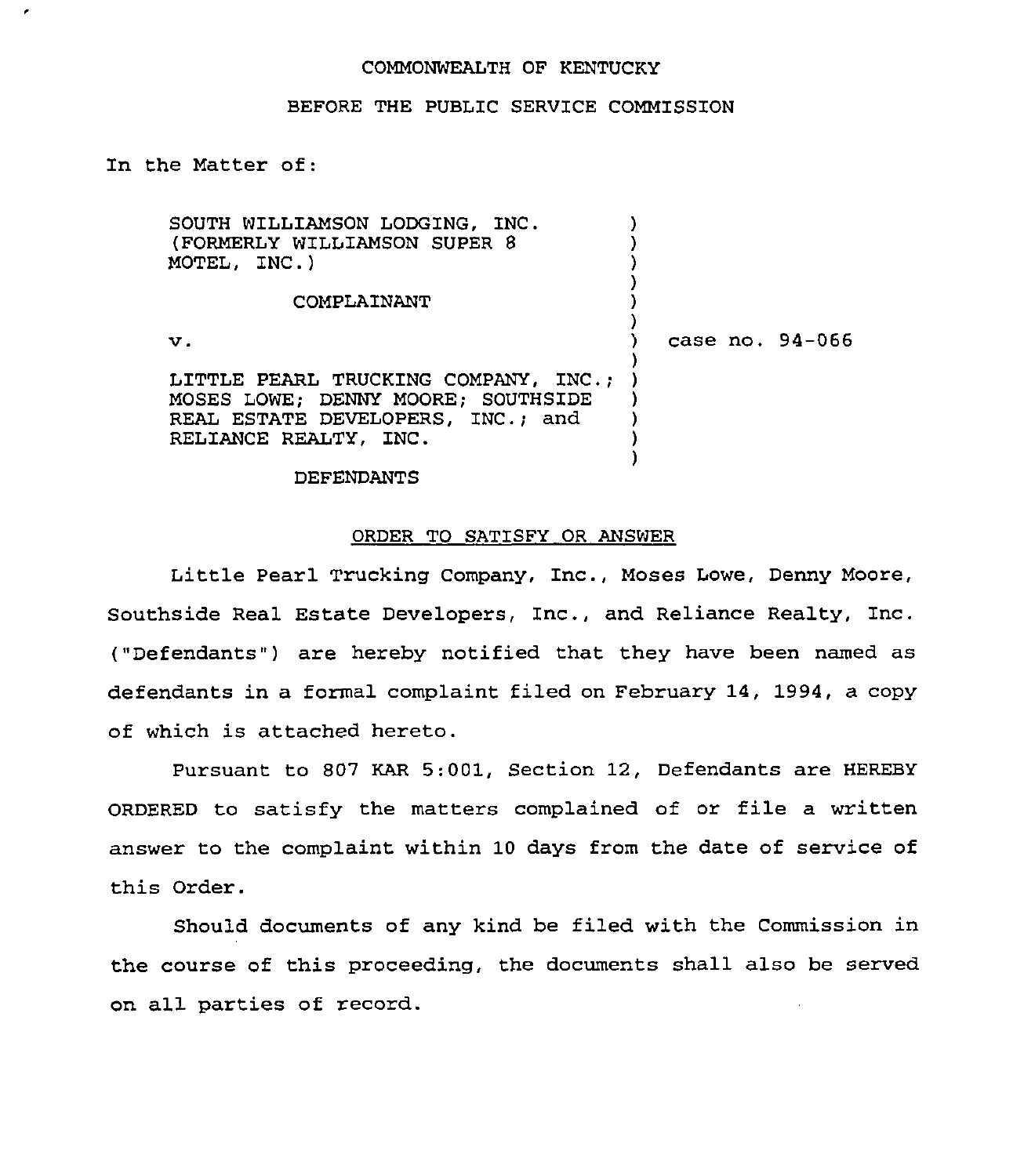Done at Frankfort, Kentucky, this 17th day of March, 1994.

PUBLIC SERVICE COMMISSZON Rabert M. Da Vice Chairman

Commlssioner

ATTEST:

80

Executive Director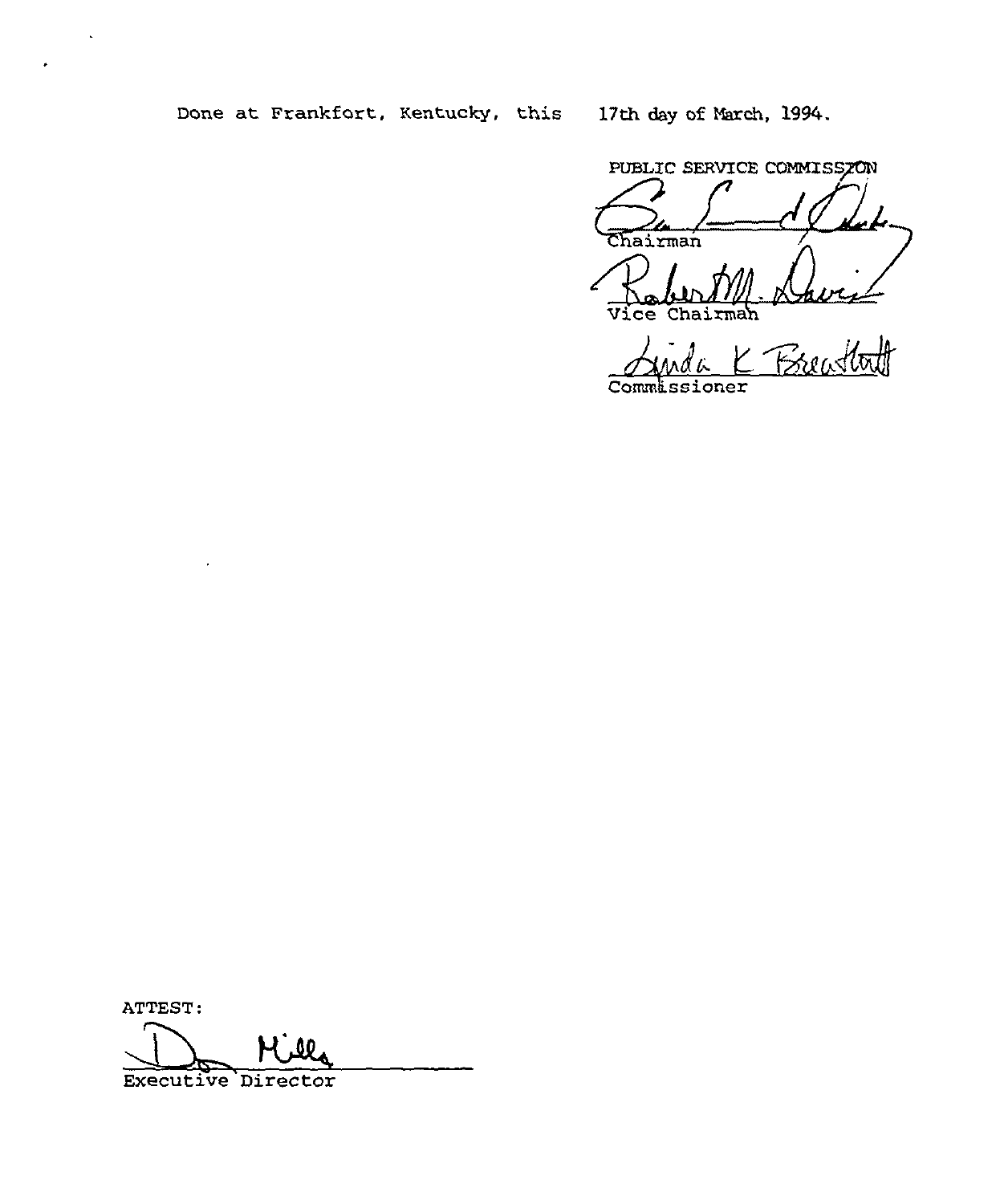# **RECEIVED**

#### COMMONWEALTH OF KENTUCKY

## FEB 14 1994

BEFORE THE PUBLIC SERVICE COMMISSION

**PUBLIC SERVICE COMMISSION** 

94-066

IN THE MATTER OF:

SOUTH WILLIAMSON LODGING, INC. (formerly Williamson Super 8 Motel, Inc.) COMPLAINANT VS.

LITTLE PEARL TRUCKING COMPANY, INC. ; MOSES LOWE: DENNY MOORE! SOUTHSIDE REAL ESTATE DEVELOPERS, INC.: : and RELIANCE REALTY, INC. ÷.

**DEFENDANTS** 

\*\*\*\*\*\*\*\*\*\*\*\*\*\*\*\*\*\*\*\*\*\*\*\*\*\*\*\*

 $\overline{\mathbf{r}}$ 

The complaint of South Williamson Lodging, Inc., formarly Williamson Super 8 Motel. Inc., respectfully shows:

South Williamson Lodging, Inc.,  $(A)$ formerly Williamson Super 8 Motel, Inc., 18 a South Dakota corporation, authorized to do business in the Commonwealth of Kentucky, and has a principal place of business at 1 Southside Plaza. South Williamson, Kentucky.

(B) The Defendant Corporation, Little Pearl Trucking Company, Inc., has a principal place of business at P.O. Box 268. Turkey Creek. Kentucky, was administratively dissolved and its Charter revoked by the Commonwealth of Kentucky, Secretary of State, on November 1, 1991.

The Defendants, Moses Lowe, whose address is P.O. Box 268. Turkey Creek, KY 41570, and Denny Moore, whose address is 403 Southside Professional Bldg., South Williamson, KY 41503,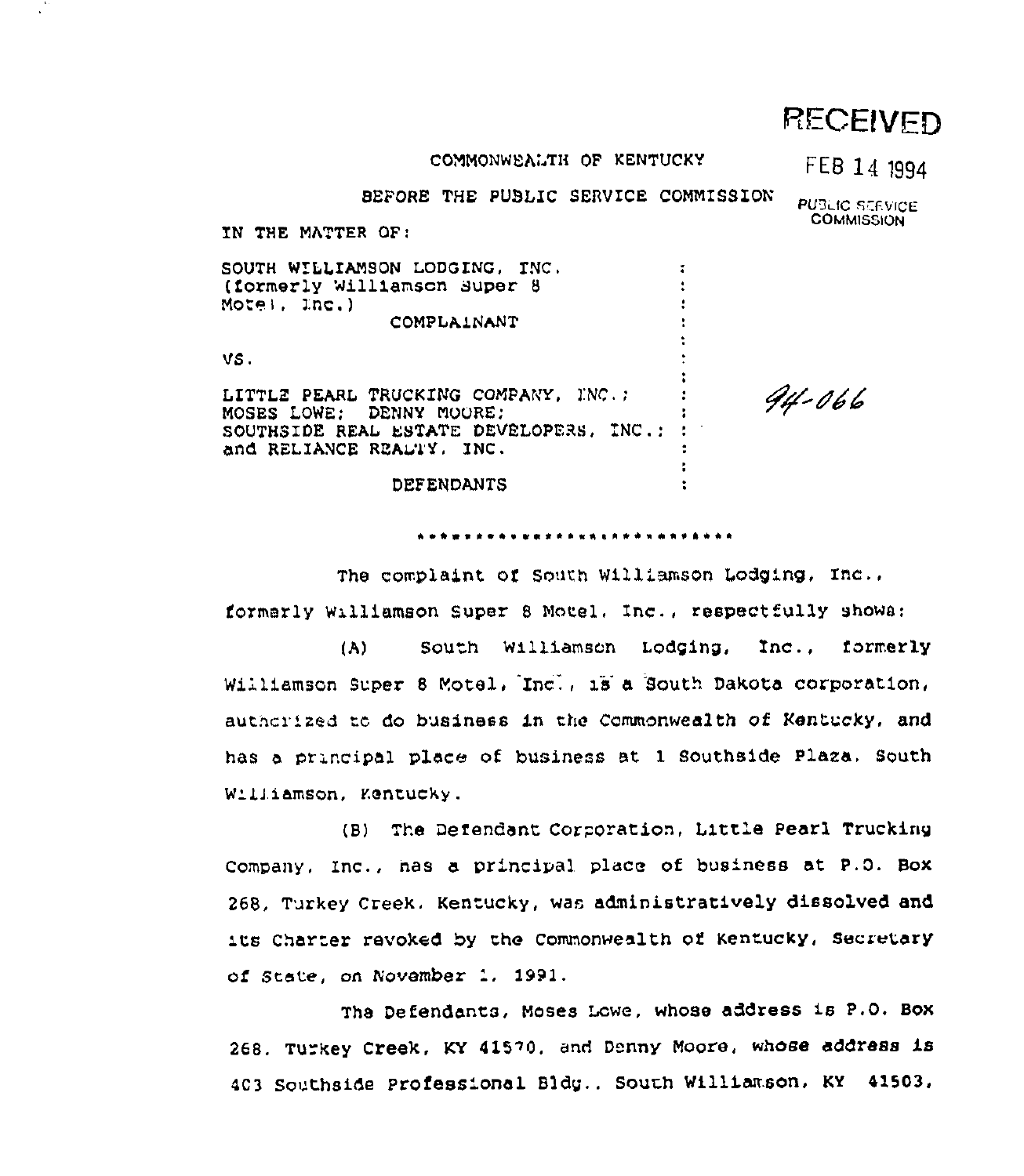are residents of Pike County, Kentucky; and were stockholders of Little Pearl Trucking Company, Inc., to the best knowledge of the Plaintiff.

The Defendant, Southside Real Estate Developers, Inc. is a Kentucky Corporation. has a prxncipal place of business at south williamson, Kentucky. The agent for service of process is Denny Moore, whose address is 403 Southside Professional Bldg., South Williamson, KY 41503.

The Defendant, Reliance Realty, Inc., is a west virginia corporation, qualified to do business in the Commonwealth of Kentucky, has a principal place of business at south wil'amson, Kentucky. The agent for sexvice of process is Denny Moore, whose address is 403 Southside Professional Bldg., South Williamson, KY 41503.

(C) <sup>1</sup> purchased a piece cf pxoperty from Denny Moore, Reliance Realty, Inc. ana orhers. and as a part of the consideration for the purchase of that property Denny Moore promised he would supply wator and sewer services/ to the property. At the time of the agreement, it was my understanding that he was approved and could legally charge for those services. f have subsequently learned that he is not an approved utility with the Public Service Commission.

I operate <sup>a</sup> motel and he is charging me S20 per room per month for water and sewer services. The total amount of this comes to over \$1,200 per month, which is far more than I believe is a fair and equitable rate. The supplier of the